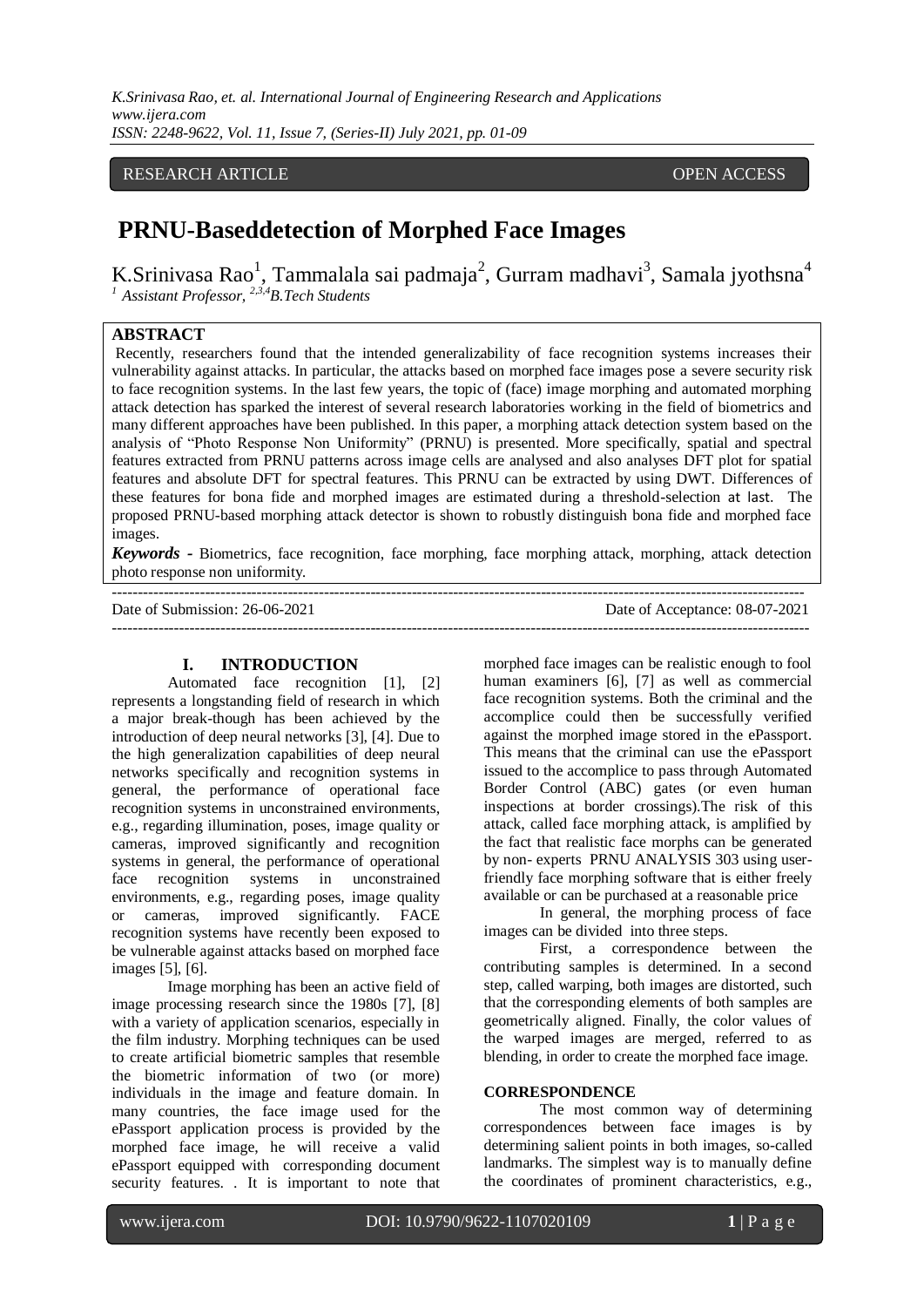eyes, eyebrows, tip of the nose, etc., as for instance done in the morphing process.

## **WARPING**

If the landmarks are determined, the image should be distorted in a manner, that corresponding landmarks are aligned. A straight forward method for morphing is scattered data interpolation [25]. The landmarks, also called control points, are moved to a new position, the new position of all intervening pixels is interpolated based on the nearby control points. More advanced morphing techniques take the correlation between the landmarks into account



#### **BLENDING**

After the alignment of the two contributing images, the two arranged textures are combined using blending, usually over the entire image region. The most frequent way of blending for face morph creation is linear blending, i.e. all colour value set same pixel positions are combined in the same manner. Similar to the warping process the contribution to the blending of each image can be weighted by an  $\alpha$ b-value, e.g.  $\alpha$ b = 0.5 for averaging. The impact of a changing αb-value to the morphed image can be seen in on the vertical axis.

This work represents a significant extension of the preliminary studies towards PRNUbased morphing attack detection previously published in [5], [10]. The proposed system has been complemented by a more thorough investigation of different features and aggregation strategies, more specifically spatial features have been investigated in addition to spectral ones from previous work. Complementary to those efforts experiments on morphed face images generated by four different morphing algorithms have been conducted. The generalizability of the PRNU-based morphing attack detection across a wide range of distinct cameras of various makers is further investigated on a database specifically built for PRNU analysis in digital image forensics and it is suitable to determine the decision threshold for the proposed system.

# **II. RELATED WORKS**

In recent years Morphing is an image processing technique used for the metamorphosis from one image to another. The idea is to get a sequence of intermediate images which when put together with the original images would represent the change from one image to the other. The simplest method of transforming one image into another is to cross-dissolve between them. In this method, the colour of each pixel is interpolated over time from the first image value to the corresponding second image value. This is not so effective in suggesting the actual metamorphosis. For morphs between faces, the metamorphosis does not look good if the two faces do not have the same shape approximately. In this project, we implemented a morphing scheme which would combine crossdissolve with warping methods to give good morphs. This is based on "Feature-Based Image Metamorphosis" by Thaddeus Beier and Shawn Neely. The morph process consists of a warping stage before cross-dissolving so that the two images have the same shape. The warp is specified, in this case, by a mapping between lines in the first and second images. In the following discussion, the first image will be called the source image and the last image will be called the destination image.

In some papers more than one system was presented, in such cases approaches that showed the best performance in detecting morphing attacks are listed. It is important to note that the generalizability/robustness of the published approaches could not be demonstrated. So far, there are no publicly accessible large databases of bona fide and morphed facial images and hardly any publicly available morph recognition algorithms which allow comprehensive experimental evaluations. The vast majority of published methods were trained and tested on various sequestered databases, which hampers reproducibility of results.1 In addition, morph detection methods are usually trained and tested on a single database with a single morph generation algorithm. Based on these facts, a comparison of published approaches with respect to reported detection performance would be potentially misleading and is deliberately avoided in this work. However, it is expected that planned benchmark tests, e.g., by the National Institute of Standards and Technology (NIST) [40], will enable a meaningful quantitative comparison of published approaches in the near future. Both PRNU-based morph detection approaches analyse the Fourier Spectrum of the PRNU and quantify spectral differences between bona fide and morphed images using statistical measures. The main difference between both approaches lies within the processing pipeline, block-based analysis in the spatial [5], [10]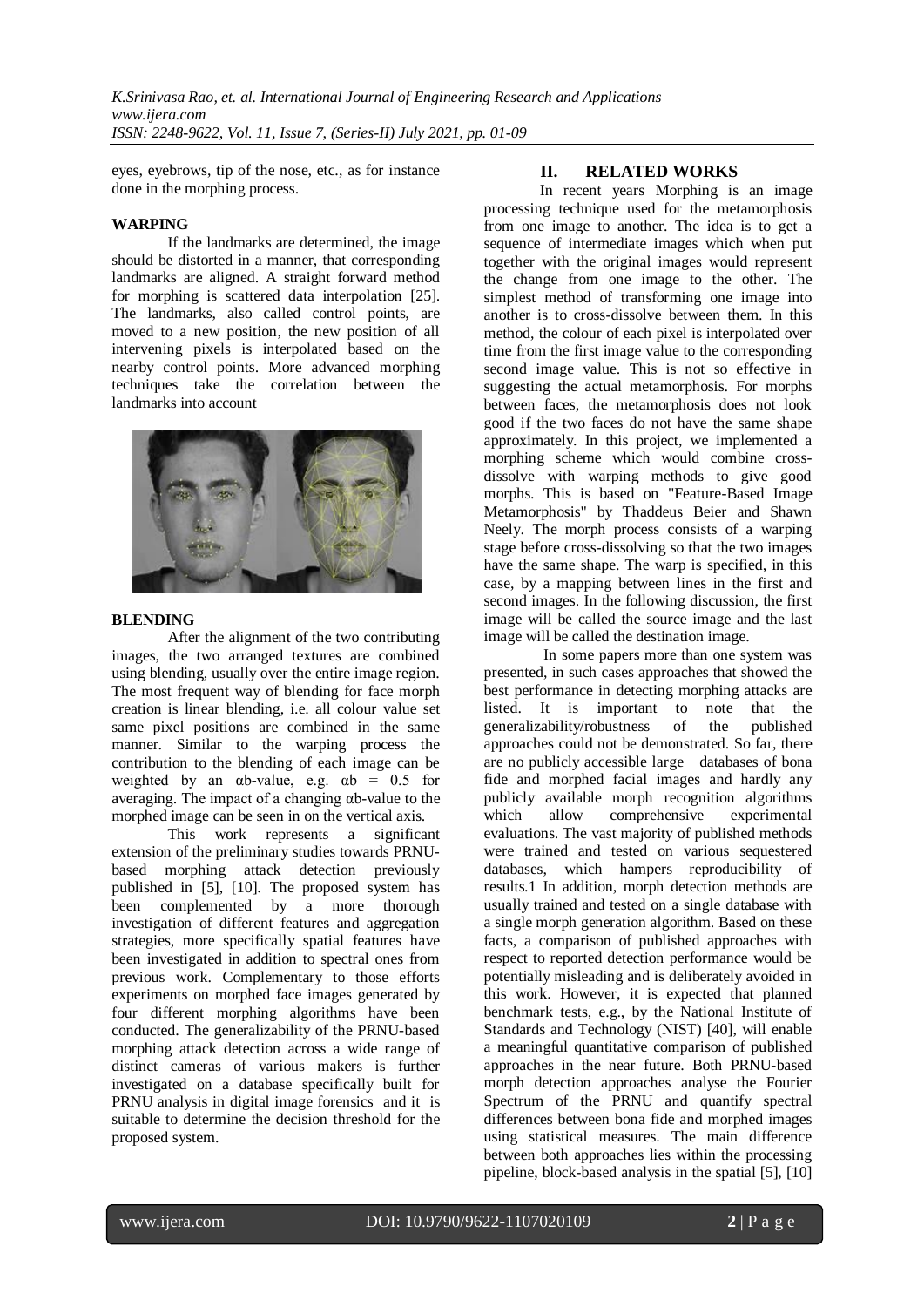vs.spectral domain. After that we go for pre processing step. Image fusion for better performance.

# **III. PROPOSED SYSTEM**

This paper gives clear idea about identification of bona fide and morphed images based on decision threshold values using PRNU extraction.This involves five steps pre processing, PRNU cells extraction, spatial feature extraction, spectral features extraction,aggregation, decision threshold. In this first stage we extract face image for particular size(112x92).If the images is in colour then we have to convert in to grey images. After that we go for pre processing step. In this first stage we extract face image for particular size(112x92).

The images is in colour then we have to convert in to grey images. After that we go for pre processing step.

#### **Step 1:**

In this first stage we extract face image for particular size(112x92).If the images is in colour then we have to convert in to grey images. After that we go for pre processing step.We pre process image by using image morphing technique called image fusion technique there are other techniques for morphing images we use image fusion for better performance.

Image fusion refers to the techniques that integrate complementary information from multiple image sensor data such that the new images are more suitable for the purpose of human visual perception and computation of processing tasks. Although an increasing number of high resolution images are available along with sensor technology development, image fusion is still a popular and important method to interpret the image data for obtaining a more suitable image for a variety of applications, such as visual interpretation and digital classification.[17]The fused image should have more complete information which is more useful for human or machine perception.

Image fusion is important in many different image processing fields such as satellite imaging, remote sensing and medical imaging.[16] In wavelet fusion method, decomposition of images is done and detail components of decomposition are added at different levels to obtain the new detail components in the different bands of the image which causes merging or fusion of 2 images. The inverse discrete wavelet transform is used to reconstruct the fused image. The fused image better preserves details and edge of the input or source images. The result of the fused image is excellent.



First step in fusion using wavelet transformation consists in extracting the structures (also called details ) present between the images of two different resolutions. These structures are isolated into three wavelet coefficients which correspond to detail images according to three directions (vertical, horizontal and diagonal). In wavelet decomposition four components are calculated from different possible combination of row and column filtering. Adding approximate components of image1 to approximate components of image2, similarly adding detail components of image1 to detail components of image2, we will get approximate and detail components of target image. . Inverse wavelet transform is applied to the fused components to create the fused image. There are hundreds of mother or base wavelets available for decomposition. In practice a mother wavelet is selected from ready-made wavelets for a particular problem and different wavelets  $\psi$  x)( have different effects. For instance, Harr wavelets are suitable for the representing a piecewise signal and Daubechies wavelets are more suitable for compressing data. The Daubechies series is the most commonly used series for wavelet decomposition.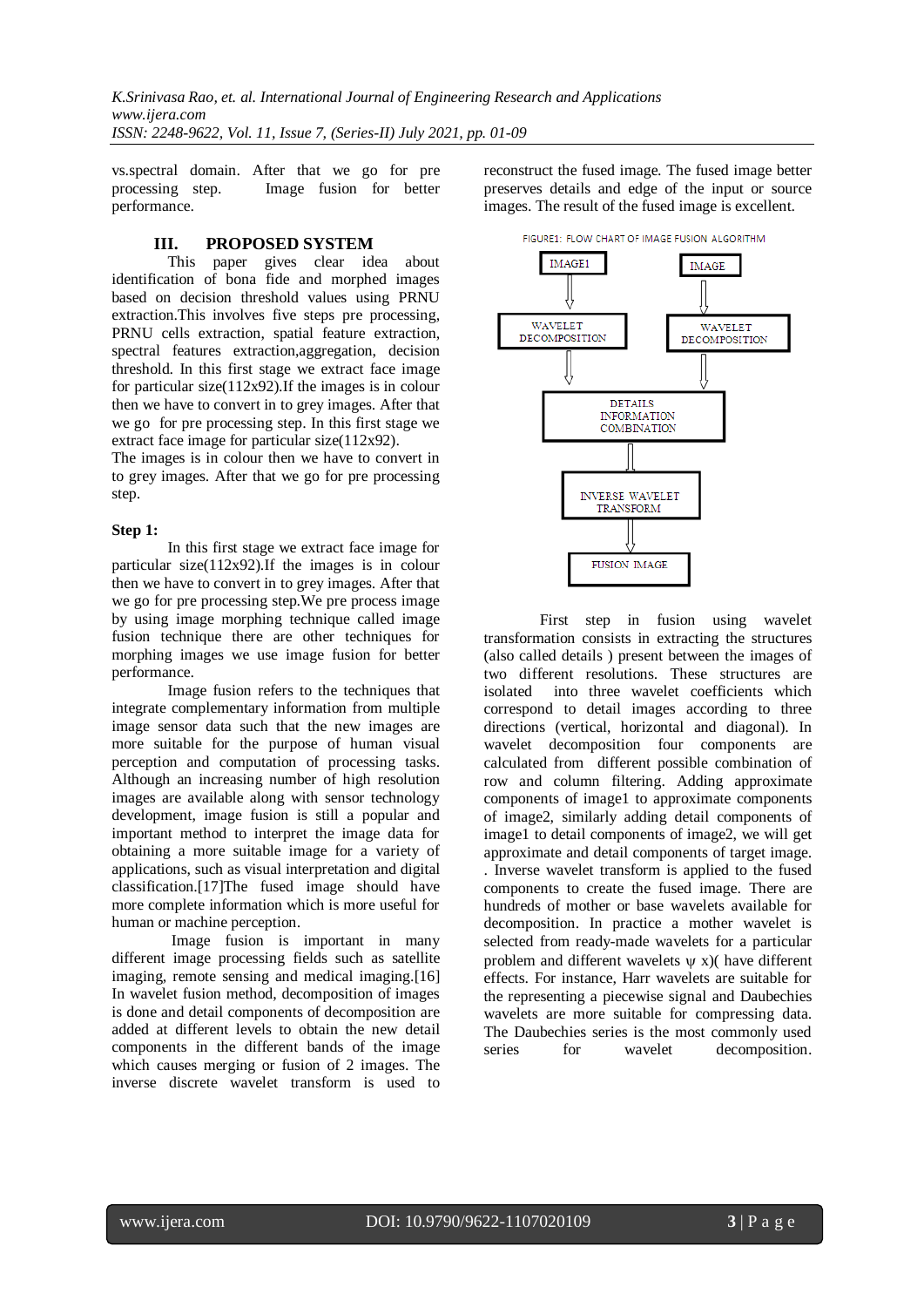

**IMAGE1** 



**IMAGE2** 



**FUSION IMAGE** 

## **Step 2: PRNU exraction**

The PRNU is extracted from the preprocessed image.using the wavelet-based denoising filter can be extracted by using dwt.Discrete Wavelet Transform is the most common form of transform type image fusion algorithm due to its simplicity and ability to preserve time and frequency details of the image to be fused. Similar to Fourier analysis, where sinusoids are chosen as the basis functions, wavelet analysis is based on a decomposition of a signal using an orthonormal family of basis functions. Unlike a sine wave, a wavelet has its energy concentrated in time or space. Sinusoids are useful in analyzing periodic and time invariant phenomenon, while wavelets are well suited for the analysis of transient, time-varying signals. Accordingly, in spatial domain DWT analysis also gives the best performance in detecting discontinuities or subtle changes in gray level. The following essential properties, based on the characteristics of the PRNU described by Fridrich in [19], make the PRNU well suited for a face morph detection scenario:

1) Dimensionality: The sensor fingerprint is stochastic in nature and has a large information content, which makes it unique to each sensor.

2) Unavoidability: All imaging sensors exhibit PRNU.

3) Universality: The sensor fingerprint is present in every picture independently of the camera optics, camera settings, or scene content, with the exception of completely dark images.

4) Permanence: It is stable in time and under a wide range of environmental conditions (temperature, humidity, etc.).

5) Robustness: It survives lossy compression, filtering, gamma correction, and many other typical processing procedures. It is even reported to survive high quality printing and scanning [18].

In this section, we describe the algorithm for computing the two-dimensional DWT through repeated application of the one-dimensional DWT. The two-dimensional DWT is of particular interest for image processing and computer vision applications, and is a relatively straightforward extension of the one-dimensional DWT discussed above.

PRNU noise residual  $WI=I-F(I)$  --------(1)

I=Morphed image

 $F(I)$  =denoising filter function According to fridrich[20]

Below block diagram illustrates the basic, one-level, two-dimensional DWT procedure. First, we apply a one-level, one dimensional DWT along the rows of the image. Second, we apply a one-level, onedimensional DWT along the columns of the transformed image from the first step. As depicted in Figure (left), the result of these two sets of operations is a transformed image with four distinct bands: (1) LL, (2) LH, (3) HL and (4) HH. Here, L stands for low-pass filtering, and H stands for highpass filtering. The LL band corresponds roughly to a down-sampled (by a factor of two) version of the original image. The LH band tends to preserve localized horizontal features, while the HL band tends to preserve localized vertical features in the original image. Finally, the HH band tends to isolate localized high-frequency point features in the image. As in the one-dimensional case, we do not necessarily want to stop there, since the one-level, two-dimensional DWT extracts only the highest frequencies in the image. Additional levels of decomposition can extract lower frequency features in the image; these additional levels are applied only to the LL band of the transformed image at the previous level.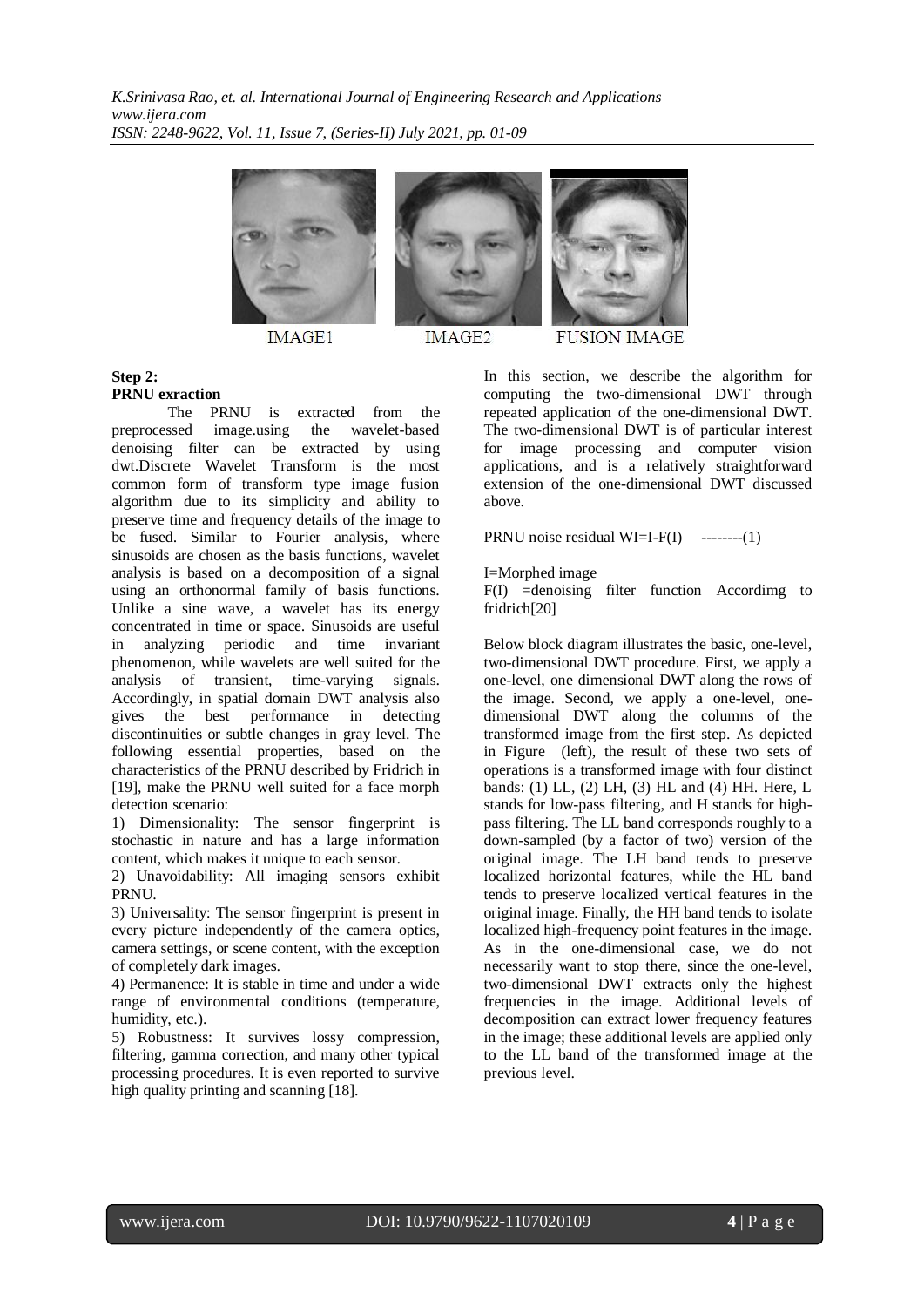

Figure2: BLOCK DIAGRAM OF DWT.

## BLOCK DIAGRAM OF PRPOSED METHOD:



## **Step 3:**

The feature extraction is performed individually for each cell. In previous work [5], [10], only spectral features based on the DFT magnitude histogram and magnitude energy have been investigated.

In this work, two different feature types are investigated: spectral features based on the PRNU's DFT magnitudes and new spatial features based on the PRNU values, since the PRNU values are affected by the morphing procedures and postprocessings in the spatial domain as well the spectral one

Both feature types are described in more detail in the following.

**Spatial Features**: The newly proposed spatial features aim at analysing the distribution of the PRNU values, which is observed to differ between bona fide and morphed images according to Fig. 3(a) and Fig. 3(b). For the first spatial feature, Pvar, the histogram of the PRNU values is computed, which is constrained to a range of [−5, 5] and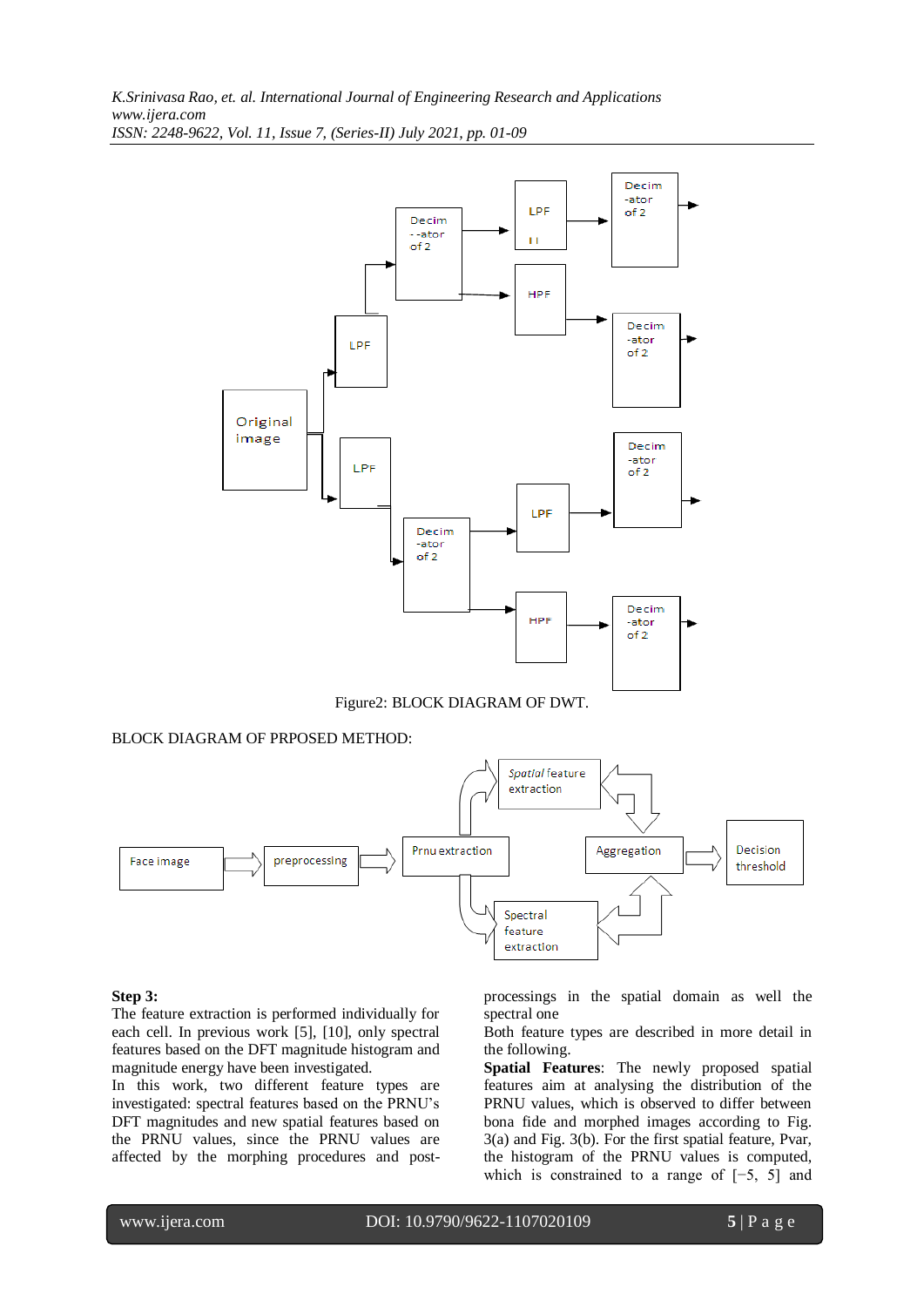divided into 100 bins. These values have been selected by analysing the DFT spectra of extracted PRNUs of bona fide and morphed images. Due to the different slope of bona fide and morphed image's PRNU value distributions that can be observed in we decided to compute the variance of the histogram bin frequencies Pvar, which we defined as

 $Pvar = 1/B \sum_{n=1}^{B} (Hp(n) - H^{-}P)$  $\binom{B}{n=1}(Hp(n)-H^{-}P)^{-2}$  –

where B is the number of bins in the PRNU cell's histogram HP. H<sup>-</sup> P represents the mean frequency of the histogram bins.

As second spatial feature, we consider the energy of the PRNU values, Pen, which is defined as : Pen =  $\sum_{X \in V} |X|$ ----------(3)

where x is a value within all PRNU values V of a cell As the Eqs. (2) and (3) show, both spatial features yield a simple scalar value SV for each PRNU cell.

**Spectral Features**: In order to compute the spectral features, the first step consists in obtaining the frequency spectrum of the PRNU in each cell, which is done by means of the DFT. The DFT magnitude histograms are constrained to the same universal range of [0, 8] and are divided into 100 bins. These values have again been estimated by analysing the DFT spectra of extracted PRNUs of bona fide and morphed images. Based on the observations in Stage2, we select the variance of the histogram Dvar as being suited for the discrimination between bona fide and morphed images. We obtain Dvar in a similar manner as the previously described Pvar:  $Dvar$  =

1  $\frac{1}{B}\sum_{n=1}^{B}(\mathcal{N}0003_{-}HM(n) - H^{\dagger}M)\mathcal{N}0004_{-}2 -(4)$ 

where B is the number of bins in a cell's DFT magnitude histogram HM, with H<sup>-</sup> M being the mean frequency of the histogram bins.

### **IV. EVALUTION OF PARAMETER**

#### **Peak Signal-to-Noise Ratio(PSNR***):*

Is used to calculate the signal to noise ratio for

$$
PSNR = 10\log_{10}\left[\frac{K^2}{MSE}\right]
$$

#### **V. RESULTS**

Below results are the morphed and bonafide images PRNU extraction pattern after that DFT plot for On the other hand, we propose to compute the energy of the PRNU's DFT magnitudes Den, as defined in Eq. (5), where M are the DFT magnitudes within a cell and x their respective values.

2 ----------(5)

As for the spatial features, both spectral features yield a simple scalar value SV for each PRNU cell when considering Eqs. (4) and (5).

**Step 4:**

#### **Feature Aggregation**

After obtaining the scalar values SV for all cells Cn, the values are aggregated to obtain a global aggregation score A for the image. We investigated various strategies, where we present the two best performing ones. The aggregation calculation formulae written below:

A*min=min SVn----------(6)* A*max=max SVn----------(6)*

where N is the number of total cells and SVn is the feature (scalar value) obtained for the cell Cn, as described in the previous processing step. Amin yields the minimum score among the individual cells, while Amax characterizes maximum score among all cells.

#### **Step 5: Descion**

Hence, we introduce an additional decision step and derive a mean value B¯ from bona fide images, where the characteristics of the PRNU are well known. With this property, we can calculate the distance D of an investigated image to bona fide images as

$$
D = |A - B^-| \dots (8)
$$

 $B^{\wedge}=1/NB\sum_{n=1}^{NB} A$ -------(9)

where A is the cell aggregation result,  $B<sup>-</sup>$  is the mean variation of the NB bona fide images.

morphed and bonafide images. Where K represent the maximum possible value of the pixel in an image (e.g:for a gray-scale image the maximum value is 255) and MSE is the mean square error.

> spatial feature extraction and also absolute dft plot for spectral feature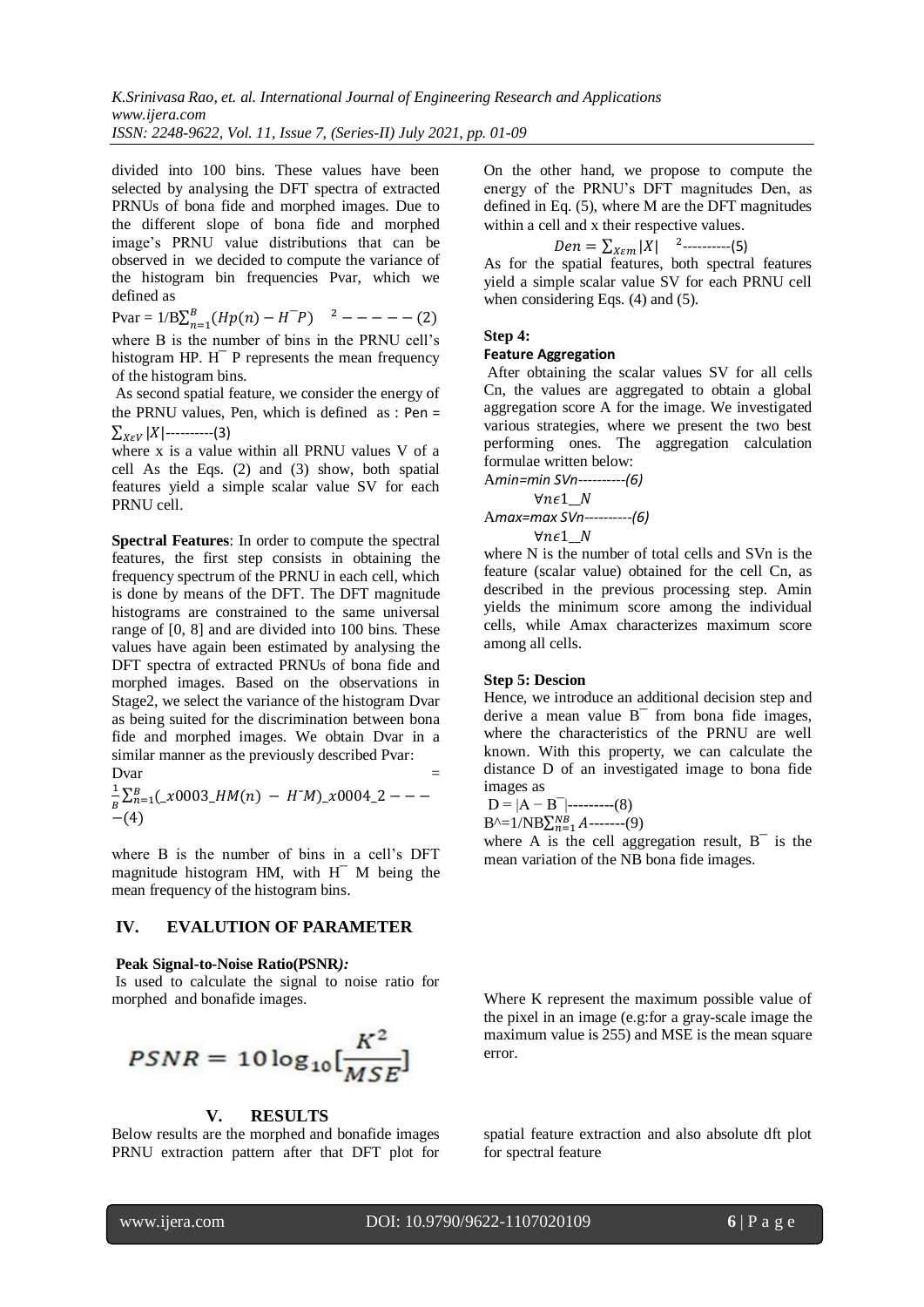

## **TABLE2:** REPRESENTS VALUES FOR PSNR

| Type of image   | psnr    |  |  |
|-----------------|---------|--|--|
| Morphed images  | 40.1294 |  |  |
| Bonafide images | 41.8607 |  |  |

#### **TABLE 3 :** DECISION VALUES FOR BONAFIDE AND MORPHED IMAGES.

| TYPE OF IMAGE   | DECISION THRESHOLD VALUES |                      |                      |  |  |
|-----------------|---------------------------|----------------------|----------------------|--|--|
| BONAFIDE IMAGES | 0.9847                    | 0.5596 0.9043 0.5514 |                      |  |  |
| MORPHED IMAGES  | 0.489                     |                      | 0.3211 0.2122 0.4321 |  |  |

It has to be noted that based features Pen and Den, while it is not calculated for the features of Pvar and Dvar, due to dft plot yielding more consistent scores among different post processings which can be classified with a one dimensional threshold.

If the distance calculation is applied, the final decision for a presented face image is taken by thresholding the calculated distance D. Otherwise, the final decision simply relies on thresholding of the value A, which is obtained directly from the cell aggregation.

# **VI. CONCLUSION**

As we have observed in table 2 if all the decision threshold values are less than 0.5 then the given image is said to be morphed image. If all the decision threshold values are nearly equal to 1 then the image is said to be bonafide image.

We have taken decision threshold beacause as compared to previous works they have done only preprocessing techniques but we have calculated main parameter PRNU from that we are extracting spatial and spectral feature so our model gets more accuracy 0f 86%.

## **REFERENCES**

- [1]. W. Zhao, R. Chellappa, P. J. Phillips, and A. Rosenfeld, ''Face recognition: A literature survey,'' ACM Comput. Surv., vol. 35, no. 4, pp. 399–458, Dec. 2003.
- [2]. S. Z. Li and A. K. Jain, Eds., Handbook of Face Recognition. London, U.K.: Springer, 2011
- [3]. F. Schroff, D. Kalenichenko, and J. Philbin, ''FaceNet: A unified embedding for face recognition and clustering,'' in Proc. IEEE Conf. Comput. Vis. Pattern Recognit. (CVPR), Jun. 2015, pp. 815–823.
- [4]. O. M. Parkhi, A. Vedaldi, and A. Zisserman, ''Deep face recognition,'' in Proc. Brit. Mach. Vis. Conf. (BMVC), 2015, p. 6.
- [5]. M. Ferrara, A. Franco, and D. Maltoni, "The magic passport," in Proc. IEEE Int. Joint Conf. Biometrics (IJCB), Sep./Oct. 2014, pp.  $1 - 7$ .
- [6]. U. Scherhag, C. Rathgeb, J. Merkle, R. Breithaupt, and C. Busch, "Face recognition systems under morphing attacks: A survey," IEEE Access, vol. 7, pp. 23012–23026, 2019.
- [7]. G. Wolberg, "Image morphing: A survey," Vis. Comput., vol. 14, nos. 8–9, pp. 360–372, Dec. 1998.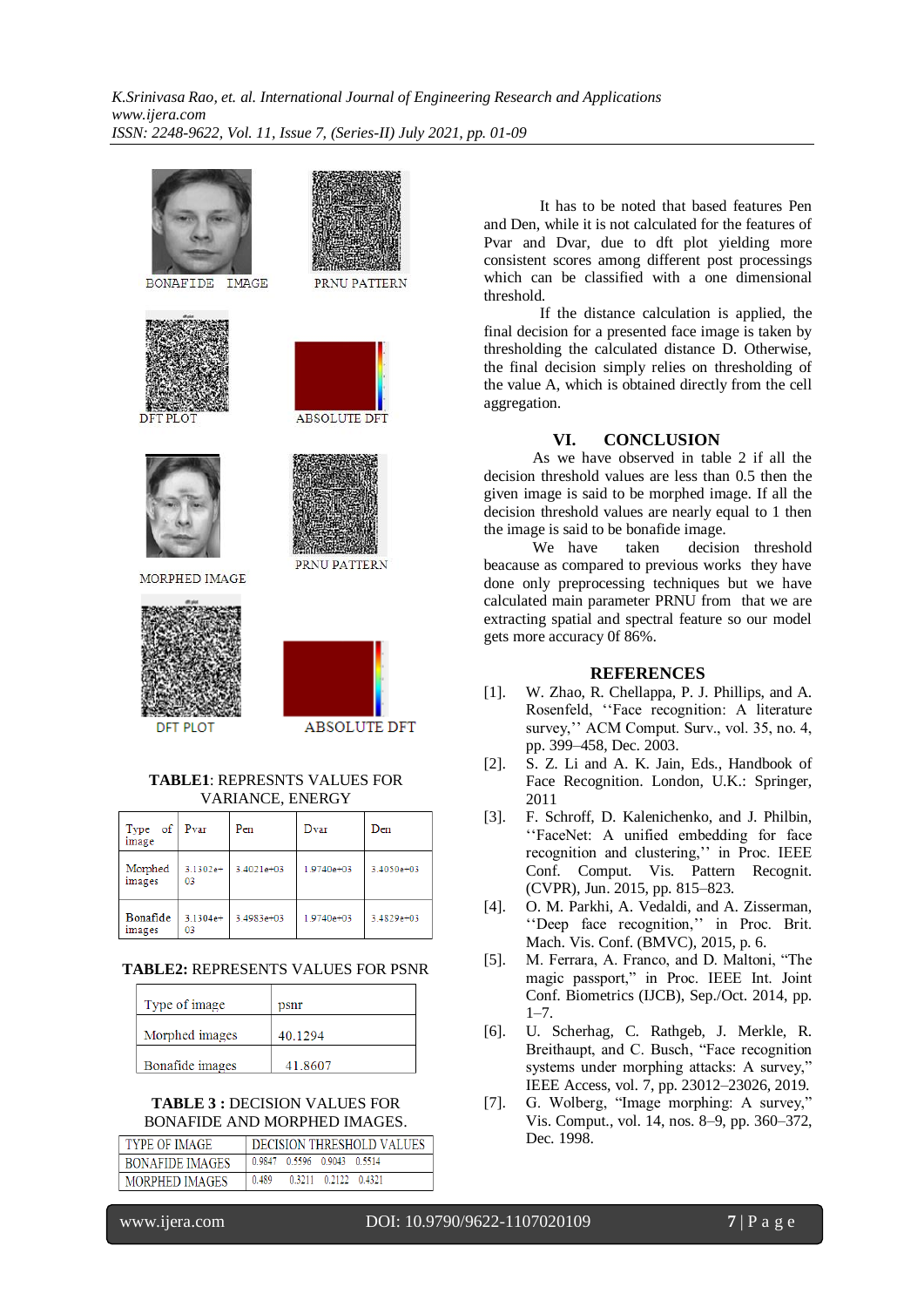*ISSN: 2248-9622, Vol. 11, Issue 7, (Series-II) July 2021, pp. 01-09*

- [8]. A. Patel and P. Lapsiwala, "Image morphing algorithm: A survey," Int. J. Comput. Appl. (IJCA), vol. 5, no. 3, pp. 156–160, 2015.
- [9]. U. Scherhag, C. Rathgeb, and C. Busch, "Towards detection of morphed face images in electronic travel documents," in Proc. 13th IAPR Workshop Document Anal. Syst. (DAS), 2018, pp. 187–192.
- [10]. M. Ferrara, A. Franco, and D. Maltoni, "On the effects of image alterations on face recognition accuracy," in Face Recognition Across the Imaging Spectrum. Cham, Switzerland: Springer Int., 2016, pp. 195– 222.
- [11]. D. J. Robertson, A. Mungall, D. G. Watson, K. A. Wade, S. J. Nightingale, and S. Butler, "Detecting morphed passport photos: A training and individual differences approach," Cogn. Res. Princ. Implicat., vol. 3, no. 1, p. 27, Jun. 2018.
- [12]. D. Ruprecht and H. Muller, ''Image warping with scattered data interpolation,'' IEEE Comput. Gra
- [13]. M. Ngan, P. Grother, and K. Hanaoka, "Performance of automated facial morph detection and morph resistant face recognition algorithms,
- [14]. L. Debiasi, U. Scherhag, C. Rathgeb, A. Uhl, and C. Busch, "PRNUbased detection of morphed face images," in Proc. IEEE 6th Int. Workshop Biometrics Forensics (IWBF), 2018, pp. 1–7.
- [15]. L. Debiasi, C. Rathgeb, U. Scherhag, A. Uhl, and C. Busch, "PRNU variance analysis for morphed face image detection," in Proc. 9th IEEE Int. Conf. Biometr. Theory Appl. Syst. (BTAS), 2018, pp. 1–9.
- [16]. L.-B. Zhang, F. Peng, and M. Long, "Face morphing detection using Fourier spectrum of sensor pattern noise," in Proc. IEEE Int. Conf. Multimedia Expo (ICME), Jul. 2018, pp. 1–6.
- [17]. H. Li, B.S. Manjunath, and S.K. Mitra, Multisensor Image Fusion Using Wavelet Graphical Models And Image Processing
- [18]. Wavelets For Image Fusion, Stavri Nikolov, Paul Hill, David Bull, Nishan Canagarajah, Image Processing Group.
- [19]. J. Fridrich, "Sensor defects in digital image forensics," in Digital Image Forensics: There Is More to a Picture Than Meets the Eye, H. Sencar and N. Memon, Eds. New York, NY, USA: Springer-Verlag, 2012, ch. 6. [81] M. Goljan, J. Fridrich, and J. Lukas, "Camera identification from printed images," in Proc. SPIE Electron. Imag. Forensics Security

Steganography Watermarking Multimedia Contents X, 2008, Art. no. 68190I.

- [20]. J. Lukáš, J. Fridrich, and M. Goljan, "Digital camera identification from sensor pattern noise," IEEE Trans. Inf. Forensics Security, vol. 1, no. 2, pp. 205–214, Jun. 2006. [83] T. Gloe, M. Kirchner, A. Winkler, and R. Böhme, "Can we trust digital image forensics?" in Proc. 15th ACM Int. Conf. Multimedia, 2007,
- [21]. J. Fridrich, "Digital image forensic using sensor noise," IEEE Signal Process. Mag., vol. 26, no. 2, pp. 26–37, Mar. 2009
- [22]. U. Scherhag, C. Rathgeb, and C. Busch, "Morph detection from single face image: A multi-algorithm fusion approach," in Proc. Int. Conf. Biometr. Eng. Appl. (ICBEA), 2018, pp. 6–12.
- [23]. P. J. Phillips, H. Wechsler, J. Huang, and P. J. Rauss, "The FERET database and evaluation procedure for face-recognition algorithms," Image Vis. Comput., vol. 16, no. 5, pp. 295– 306, Apr. 1998.
- [24]. A. Martinez and R. Benavente, "The AR face database," Comput. Vis. Center, Universitat Autònoma de Barcelona, Barcelona, Spain, Rep. 24, Jun. 1998.
- [25]. L. Spreeuwers, M. Schils, and R. Veldhuis, "Towards robust evaluation of face morphing detection," in Proc. 26th Eur. Signal Process. Conf. (EUSIPCO), 2018, pp. 1027–1031
- [26]. N. Damer, A. M. Saladie, A. Braun, and A. Kuijper, "MorGAN: Recognition vulnerability and attack detectability of face morphing attacks created by generative adversarial network," in Proc. 9th IEEE Int. Conf. Biometr. Theory Appl. Syst. (BTAS), 2018, pp. 1–10.
- [27]. Z. Liu, P. Luo, X. Wang, and X. Tang, "Deep learning face attributes in the wild," in Proc. IEEE Int. Conf. Comput. Vis. (ICCV), Dec. 2015, pp. 3730–3738.
- [28]. L.-B. Zhang, F. Peng, and M. Long, "Face morphing detection using Fourier spectrum of sensor pattern noise," in Proc. IEEE Int. Conf. Multimedia Expo (ICME), Jul. 2018, pp. 1–6.
- [29]. C. E. Thomaz and G. A. Giraldi, "A new ranking method for principal components analysis and its application to face image analysis," Image Vis. Comput., vol. 28, no. 6, pp. 902–913, Jun. 2010.
- [30]. M. Hildebrandt, T. Neubert, A. Makrushin, and J. Dittmann, "Benchmarking face morphing forgery detection: Application of stirtrace for impact simulation of different processing steps," in Proc. IEEE 5th Int.